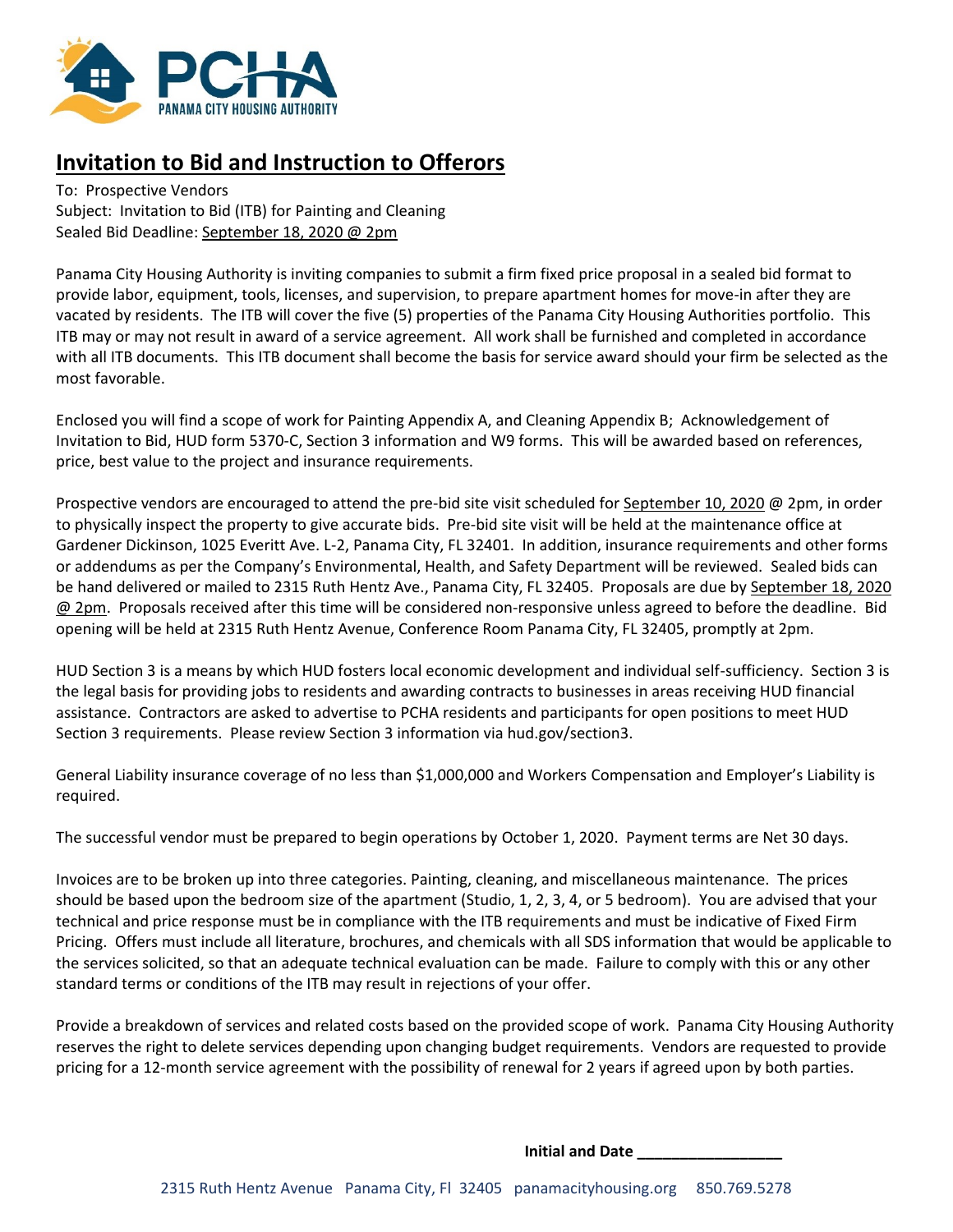As a minimum the following areas must be addressed in the offeror's proposal.

- Manpower: The staffing of this project shall be detailed by position.
- Deviation from ITB documents: The offeror shall submit proposal(s) based on the information contained herein. However, Panama City Housing Authority welcomes innovative ideas from the experts in the business to better the services for our housing residents. If the vendor has suggestions, ideas and/or programs in place that would improve the quality or reduce the price/cost involved with the services outlined herein, we encourage the vendor to submit the deviations under a separate cover to the main proposal. Please include estimated cost impact if any, on deviations submitted.
- Submittals: The Offeror shall include copies of their Quality Control Plan and Safety program (as appropriate) for review by the Panama City Housing Authority as part of their proposal.

Panama City Housing Authority reserves the right to make award based on the best overall value. Submittal of a price proposal acknowledges acceptance of any the terms and conditions of our current Service Agreement as attached and made part of this request for proposal. Any exceptions to our terms must be addressed with the submission of your proposal. Evaluation criteria against which your proposal may be measured, could include, but not necessarily limited to, any or all of the following:

- Price
- Technical Approach
- Availability
- Past Performance / Reputation / References

Please be advised that your proposal must set forth complete, accurate and current information. The penalty for making false statements in your proposal response may result in legal proceedings against your firm. In case of award to your company based on the response containing false statements the service agreement will be terminated for default. You are to submit the original of your proposal in conformance with the procedures and instructions contained in the sections of the ITB.

Your sealed bid is due by September 18, 2020 @ 2pm and shall be valid for 90 days from the due date. Late proposals and modifications will not be accepted without prior approval by the Panama City Housing Authority. Non-submittal of the attached Acknowledgement of ITB Form, may result in your disqualification from this solicitation as non-responsive. To be considered in the bid process your firm must complete the attached acknowledgement of ITB form and delivered back to the Panama City Housing Authority within 10 days of receipt of notice. Email of the acknowledgement document is acceptable and may be sent to: [mjohnson@panamacityhousing.org.](mailto:mjohnson@panamacityhousing.org)

Thank you for your interest in providing a bid for Apartment Demo and Rehabilitation at the Panama City Housing Authority.

Sincerely,

Mike Johnson Facility Manager

**Initial and Date \_\_\_\_\_\_\_\_\_\_\_\_\_\_\_\_\_\_**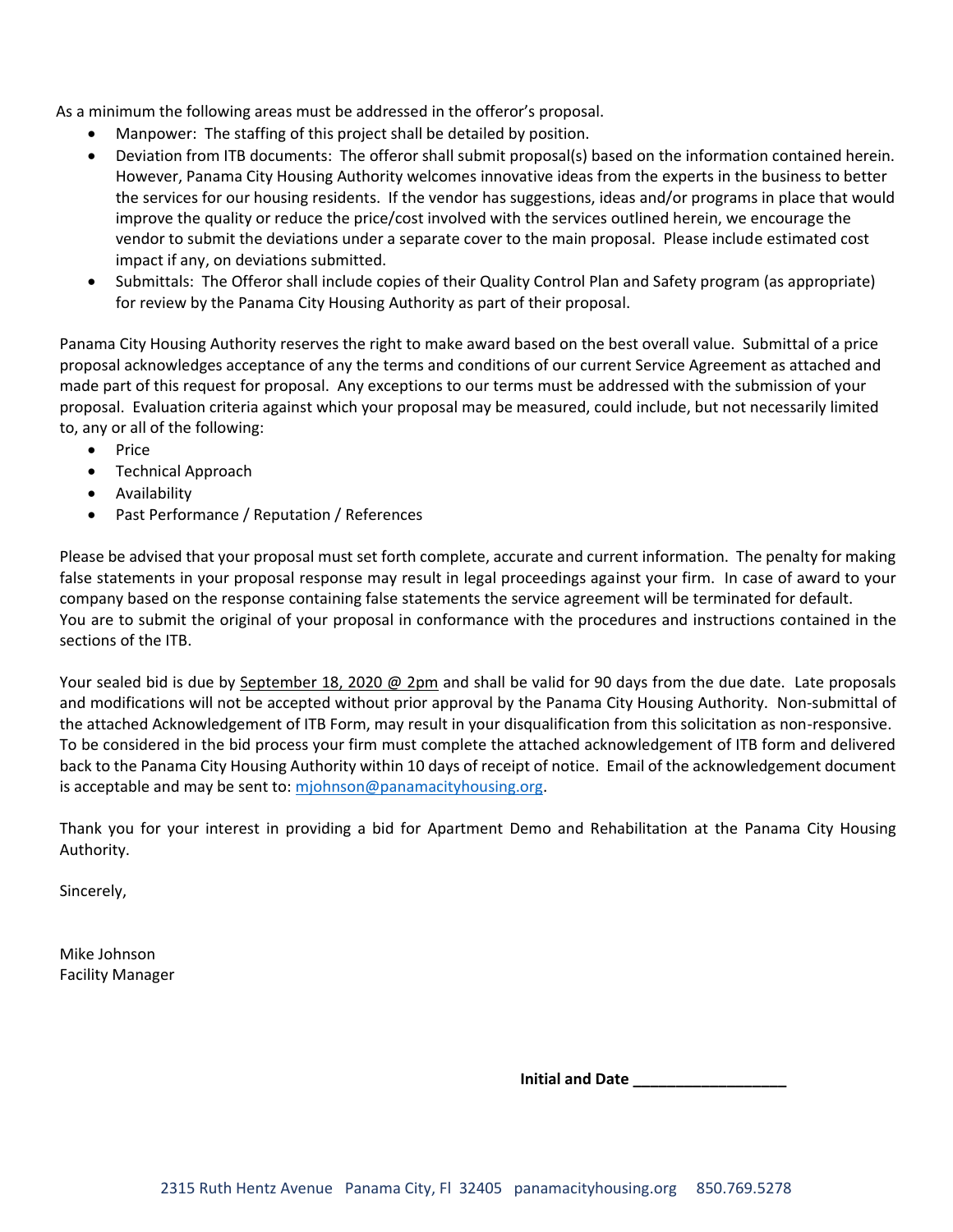# **Acknowledgement of Invitation to Bid**

## **Qualifying Requirements:**

- Insurance
- Scope of Work
- Quality Control Plan
- Business License(s)
- W-9 (Tax ID and Certification)

\_\_\_\_\_\_\_\_\_\_\_\_\_\_\_\_\_\_\_\_\_\_\_\_\_\_\_\_\_\_\_\_\_\_

- Safety Training
- HUD 5370-C
- HUD Section 3

All bidders are asked to review all pages of the Invitation to Bid, initial and date each page and then return all documents with your bid package.

\_\_\_\_\_\_\_\_\_\_\_\_\_\_\_\_\_\_\_\_\_\_\_\_\_\_\_\_\_\_\_\_\_\_ \_\_\_\_\_\_\_\_\_\_\_\_\_\_\_\_\_\_\_

\_\_\_\_\_\_\_\_\_\_\_\_\_\_\_\_\_\_\_\_\_\_\_\_\_\_\_\_\_\_\_\_\_\_ \_\_\_\_\_\_\_\_\_\_\_\_\_\_\_\_\_\_\_

The undersigned understands that failure to provide these documents and data, and the information required therein, may cause its proposal to be deemed non-responsive.

Signature Date Date of the Date of the Date of the Date of the Date of the Date of the Date of the Date of the

Printed Name **Date** 

Title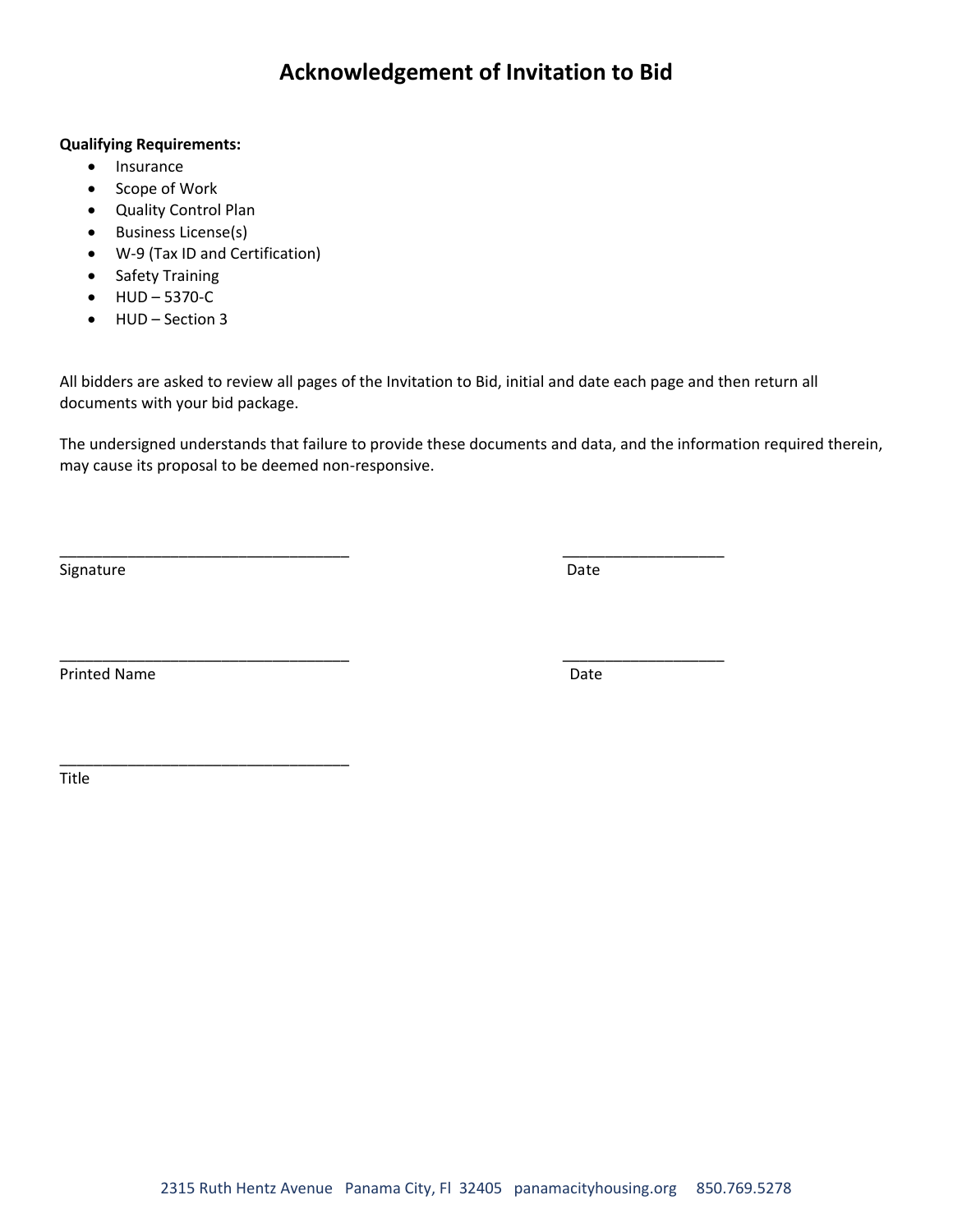**Appendix A Painting Scope of Work**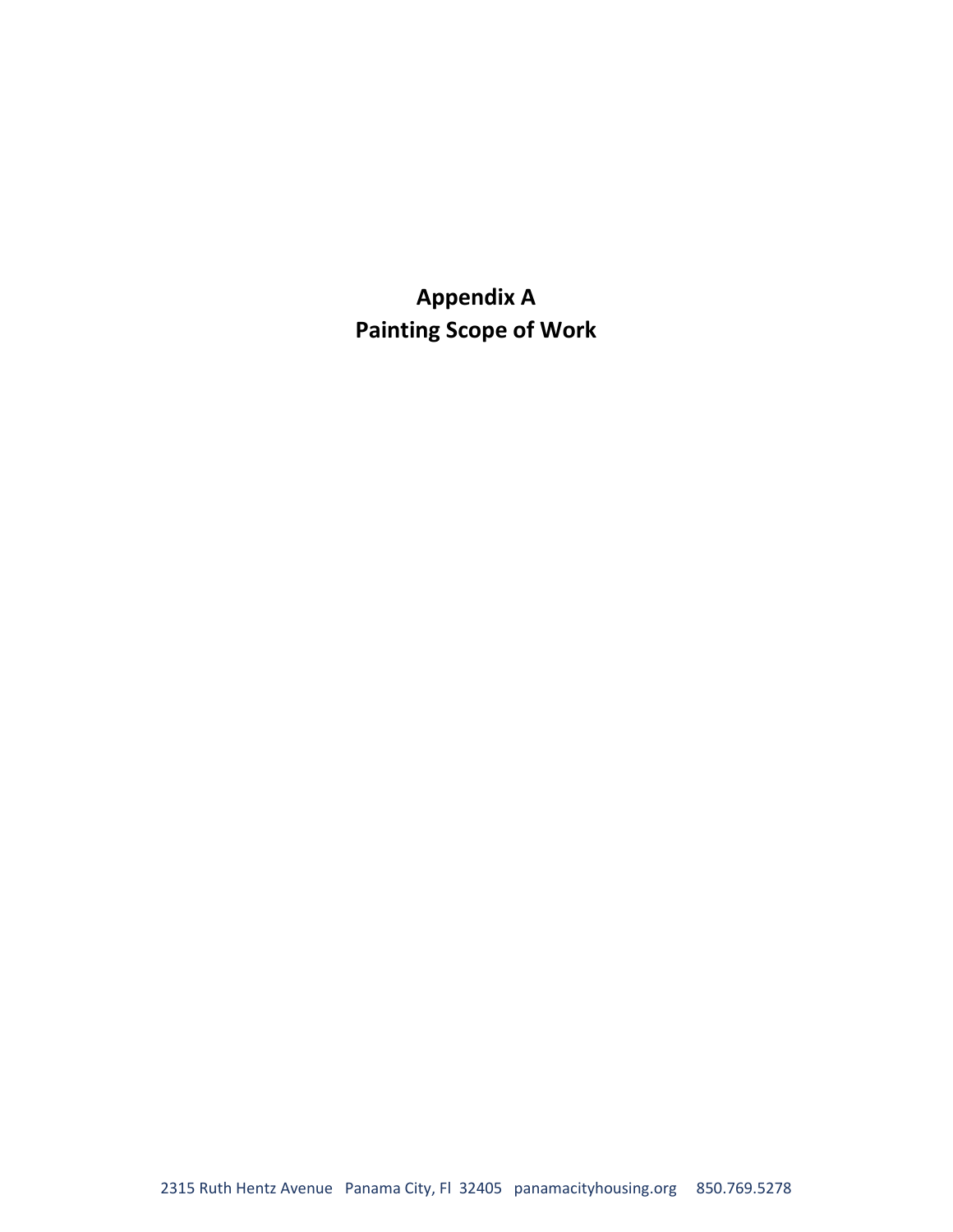# **STATEMENT OF WORK**

# **Painting**

### **Requirements:**

The contractor shall provide all necessary labor, materials (excluding paint), tools, equipment, transportation and supervision to perform painting services for The Panama City Housing Authorities five (5) apartment communities. The contractor shall perform all work in accordance with the PCHA guidelines and specifications (as required). All work shall be performed in accordance with applicable state and local codes and other industry standards as defined by the PCHA.

#### **Scheduling:**

The PCHA Facility Manager shall provide a comprehensive service schedule to the contractor prior to the commencement of work. This schedule shall indicate the day of the week the services will need be performed, and time frame in which work needs to be completed. Conditions shall be included in the schedule to cover weather related delays if applicable.

**END OF STATEMENT**

 **Initial & Date\_\_\_\_\_\_\_\_\_\_\_\_\_\_\_\_\_\_\_**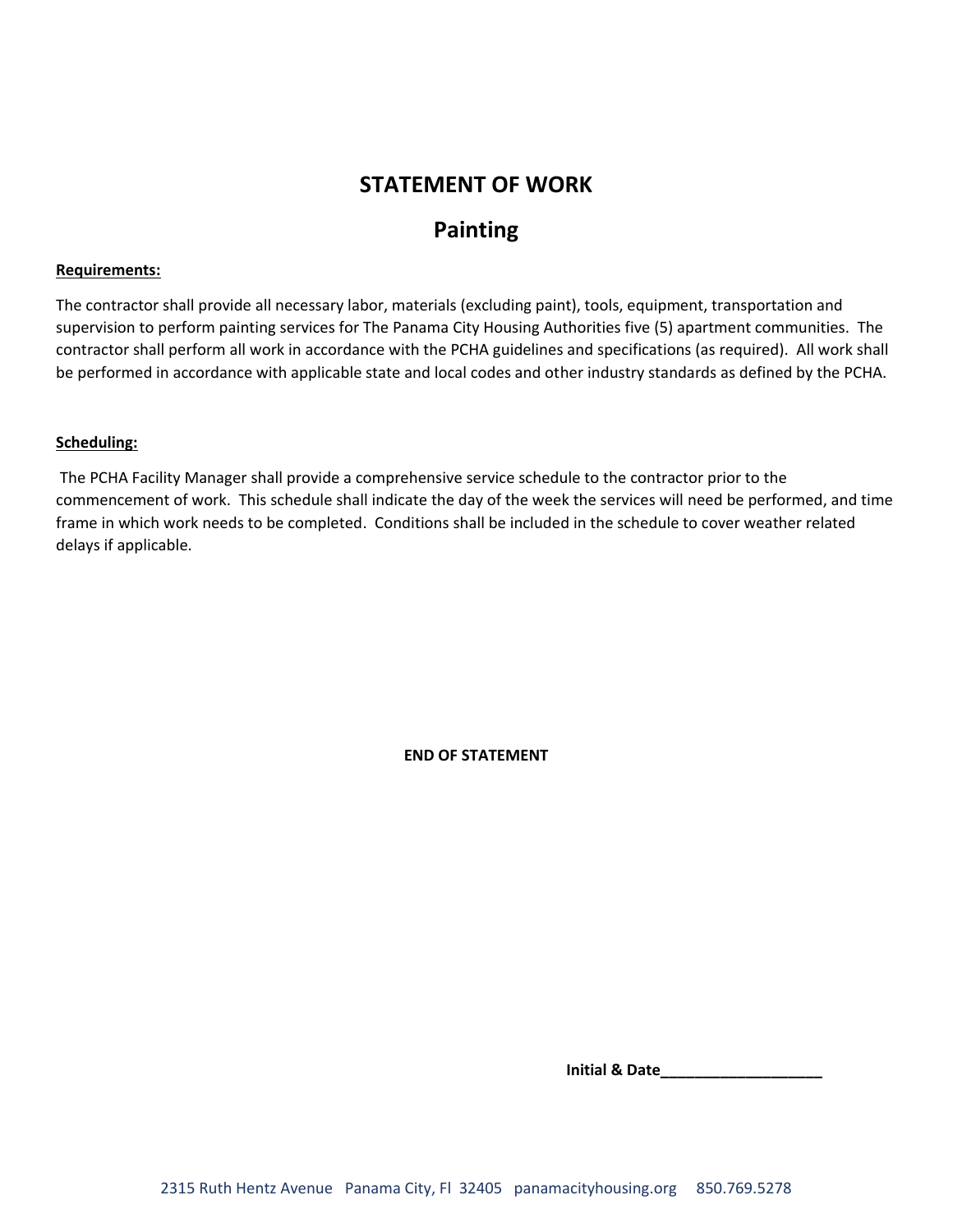# **SCOPE OF WORK**

### **General Requirements**

## **1. Workforce:**

- Contractor shall designate a qualified representative with painting experience to complete work scheduled.
- The workforce is to be presentable at all times. The workforce is to be in a company uniform.
- All employees shall be competent and qualified and shall be U.S. citizens or legal residents.
- Workforce will be large enough to complete painting services in accordance with the PCHA guidelines.

## **2. Communication:**

- The Facility Manager will provide schedule of work, no later than 2 days prior notice.
- Panama City Housing Authority will provide an avenue of communication between residents and the contractor to schedule work in an occupied unit. The contractor shall report to and coordinate solely with the PCHA and the Facility Manager.

## **3. License & Permits:**

- Contractor shall be responsible for all applicable licenses and permits.
- Contractor vehicles shall be appropriately decaled for identification purposes.

## **4. Noise Standards:**

- Contractors work may not start work before 8 am and shall cease work at 5 pm Monday Friday. Any after hours or weekend work would need to be cleared by the PCHA or the Facility Manager.
- Radios may be used with discretion. No music with profanity, as well as, volume of the music does not interfere with residents. Headphones are prohibited due to safety purposes.

## **5. Safety:**

- Contractor is responsible for ensuring that all safety and conduct requirements of OSHA and PCHA are met and complied with by their personnel at all times to include local, state, and federal rules and regulations that may be applicable.
- It is critical that the contractor operates all equipment in a safe manner. Contractor vehicles shall adhere to the posted speed limits and traffic regulations.
- A comprehensive safety plan must be presented to the PCHA and the Facility Manager before the commencement of work.
- The contractor employees shall wear their company uniform and PPE as required by the activity at all times in performance of their work.
- Contractor is responsible for the securing of all equipment / materials at the end of the workday.
- Contractor shall not leave an active work area unsecured. At no time shall equipment be left unattended. Contractors will secure the worksite at the end of the work day.
- All contractors' vehicles shall have an orange road cone placed near the exit point of the vehicle when it is parked on the property. All sides of the vehicle shall be checked prior to moving the vehicle, to prevent accidents with small children. Road cones shall be provided by the contractor.

#### **Initial and Date: \_\_\_\_\_\_\_\_\_\_\_\_\_\_\_\_\_\_\_\_\_\_**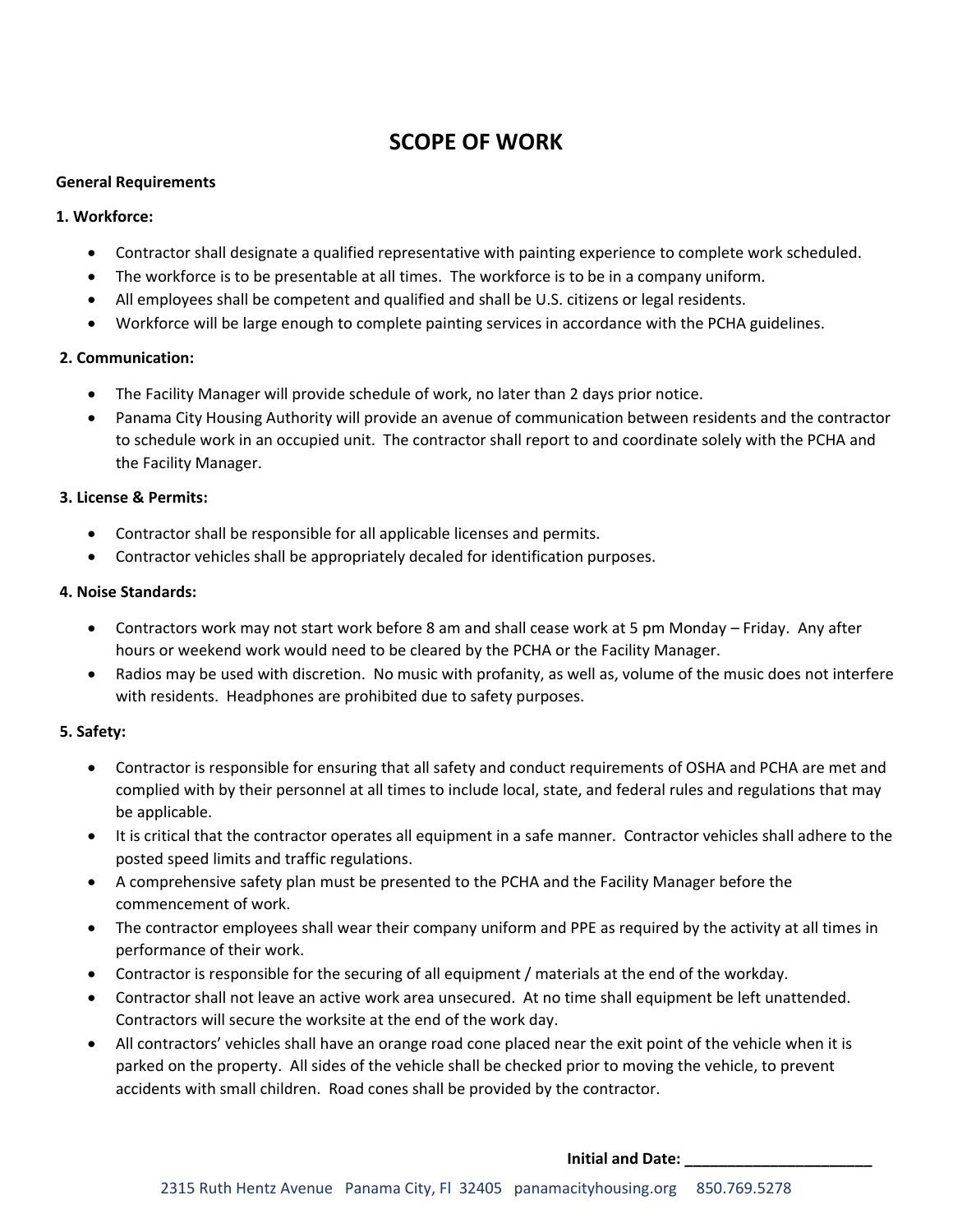## **6. Quality Control:**

- Quality control (QC) will be done by the contractor or the Facility Manager daily.
- Areas serviced will be inspected the following day to best observe and note quality related deficiencies or omissions in the scope that can be corrected that same day.
- Contractor will be responsible for cleaning all overspray and or paint that may have dripped on floors, outlets, switches, faucets, sinks, door knobs, etc.
- Contractor is responsible for the disposal of all work debris and shall clean work areas daily. Work areas should be cleaned at least to the condition prior to work starting.
- Contractor will be responsible for insuring that the general area is free of debris or any other item or condition that may pose a hazard to either tenants in adjacent areas or contractors and employees of PCHA.
- Contractor shall visibly inspect for existing conditions and report any damages to the Facility Manager prior to the commencement of related services. (I.e. existing damage to structures, subfloor, windows, appliances, or any other damages that may be construed to be the act of the contractor.)
- Contractor is responsible for the protection of all adjacent structures, walls, doors, trim, molding or any other items that may become damaged during the course of work. The contractor will be held responsible for the cost and timely repair or replacement of such damage. It is critical that the contractor stress to their employees the importance of quickly reporting damage to their immediate supervisor.
- Trees, shrubs, flowers, or turf that are damaged or killed due to contractor operations or negligence shall be replaced at no expense to the PCHA.

### **7. Hazardous Material:**

- At no time shall the contractor leave any hazardous material containers on the property unattended. They shall be kept in the contractor's vehicle(s) locked as to a resident or child cannot obtain access to them.
- Contractors must have spill containment devices on hand to contain any spilled chemicals if a spill occurs. If a spill occurs, that contractor must immediately contact the Facility Manager.
- Any hazardous waste that is generated by the contractor shall be removed from the property by the end of the business day. Such hazardous waste shall be stored in an authorized hazardous materials container until the end of the business day.

End of Scope

 **Initial & Date: \_\_\_\_\_\_\_\_\_\_\_\_\_\_\_\_\_\_**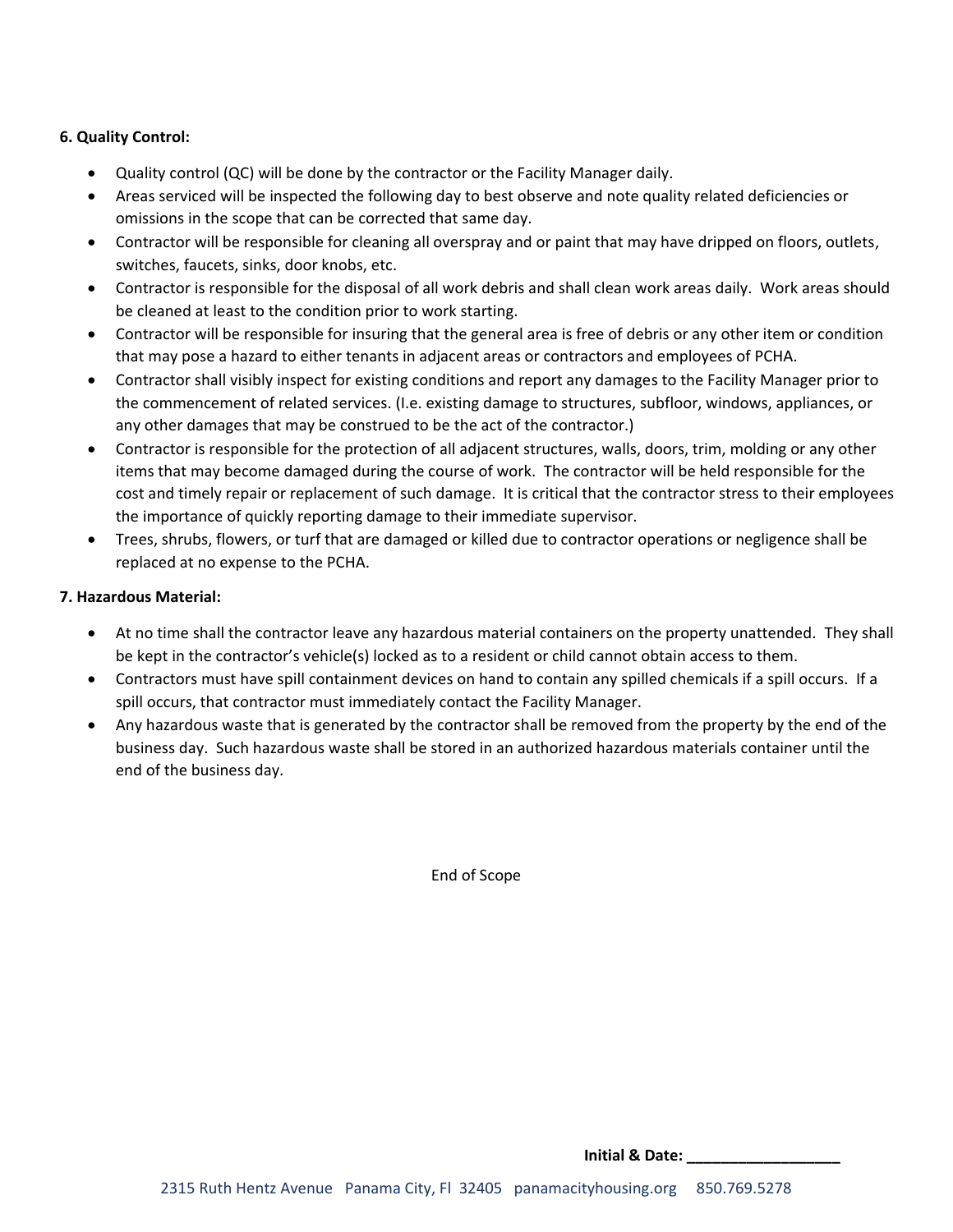# **SCHEDULE B**

#### **PRICING:**

In consideration of the services, the fee of this agreement is:

Painting ceilings, walls, base boards, trim, doors, and porches (if applicable) up to 2 coats.

- Studio Apartment  $-5$   $-$
- 1 Bedroom 1 Bath Unit  $\frac{6}{2}$
- 2 Bedroom 1 Bath Unit  $\zeta$
- 3 Bedroom 1 Bath Unit \$\_\_\_\_\_\_\_\_\_\_\_\_\_\_\_
- 4 Bedroom 2 Bath Unit \$\_\_\_\_\_\_\_\_\_\_\_\_\_\_\_
- 5 Bedroom 2 Bath Unit \$\_\_\_\_\_\_\_\_\_\_\_\_\_\_\_

Note: All pricing should include materials (excluding paint), equipment, and protection of all adjacent areas, permits licenses, and preparation of work area. Daily clean-up, safety, and proper disposal of all hazardous materials and construction debris. Refer to Scope of Work. If an apartment requires more detail, such as, extra coats of paint, primer due to nicotine or writing on walls, and/or wall repairs for the cost to be increased; those will need to be discussed prior to commencement of work, and the cost will be discussed and approved. In addition, there be times that only touch up paint is necessary; these would be discussed prior to commencement of work, and the cost will be discussed and approved.

Contractor: \_\_\_\_\_\_\_\_\_\_\_\_\_\_\_\_\_\_\_\_\_\_\_\_\_\_

Authorized Signature: \_\_\_\_\_\_\_\_\_\_\_\_\_\_\_\_\_\_\_\_\_\_\_\_\_\_

Date: \_\_\_\_\_\_\_\_\_\_\_\_\_\_\_\_\_\_\_\_\_\_\_\_\_\_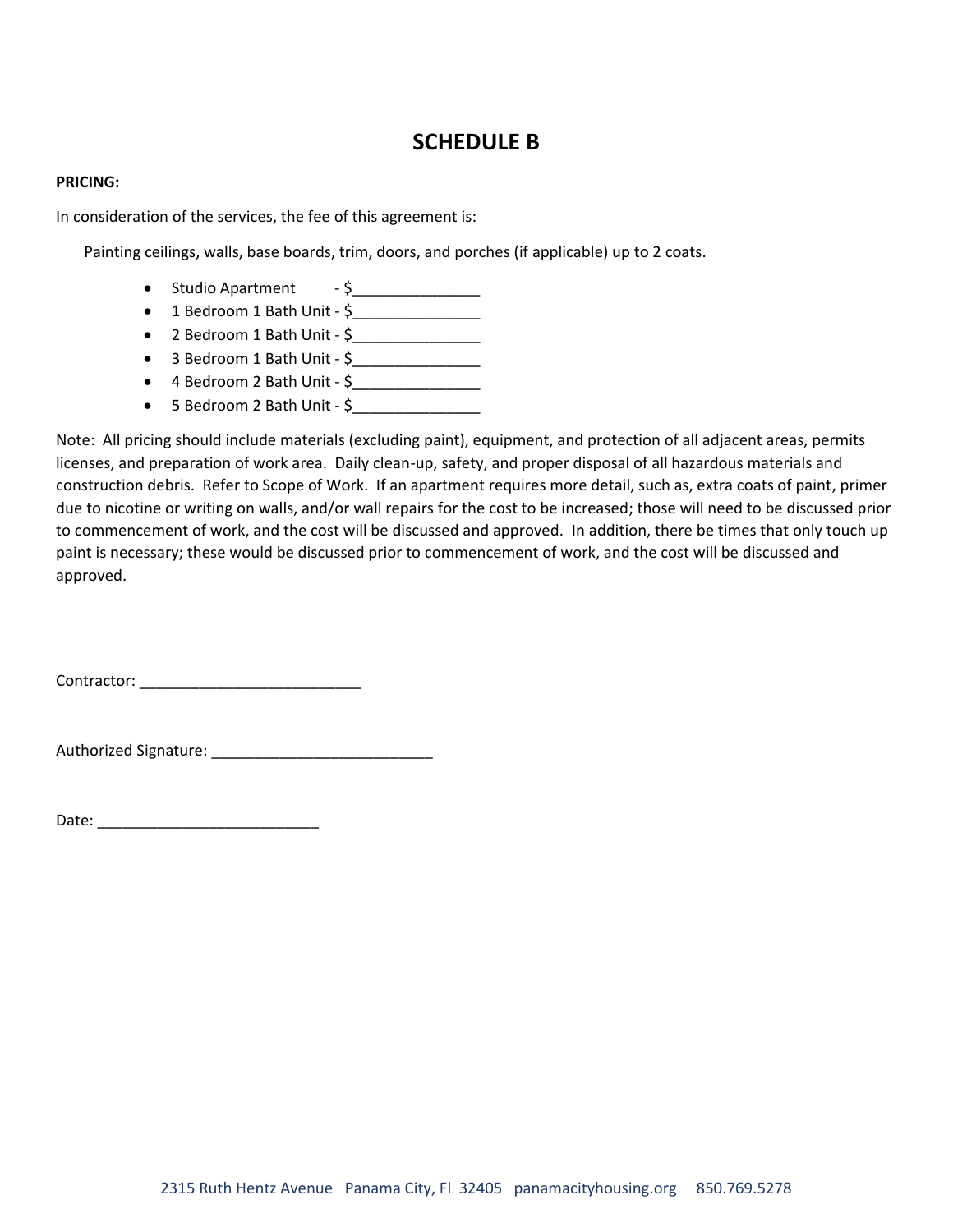**Appendix B Cleaning Scope of Work**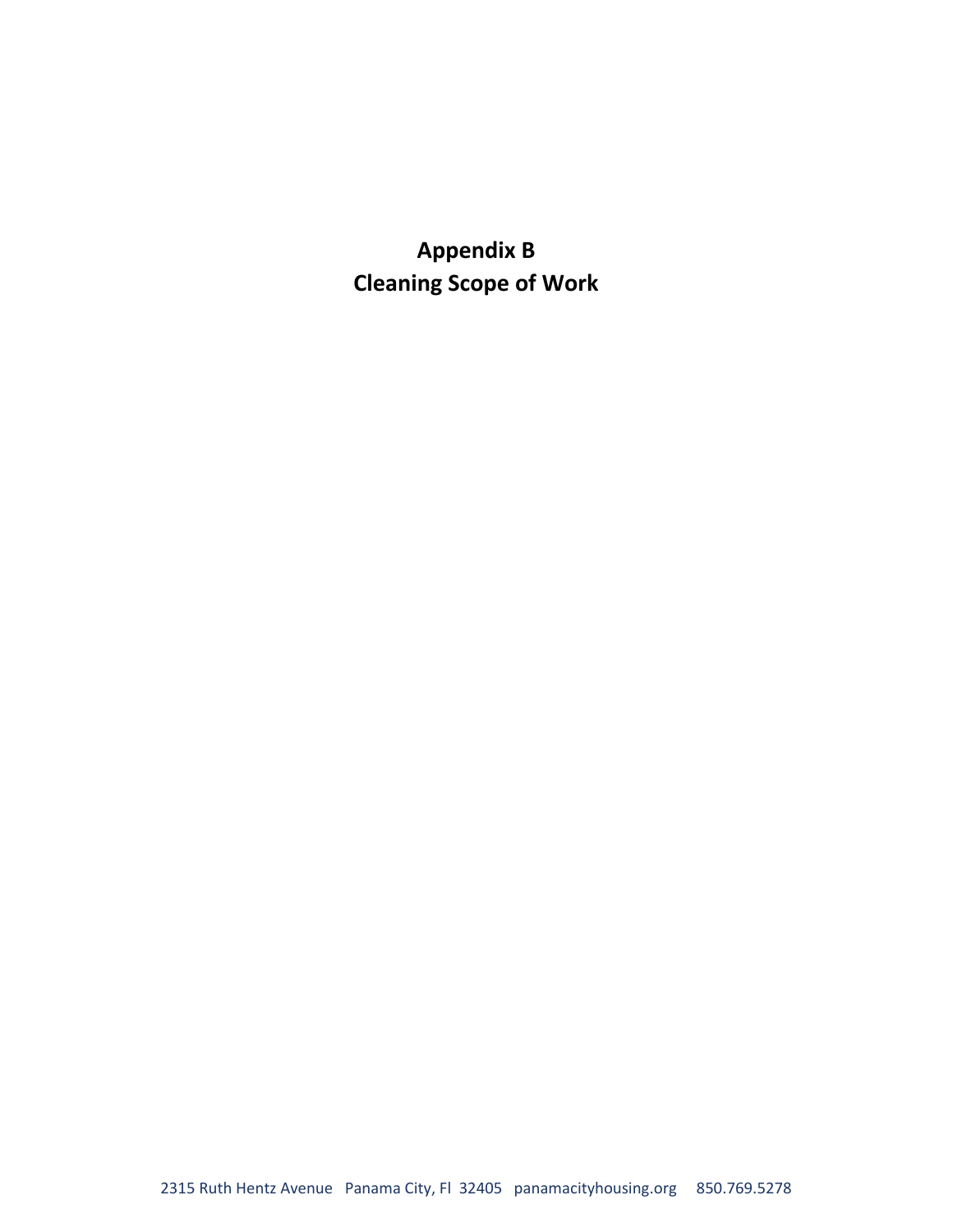# **STATEMENT OF WORK**

# **Cleaning Services**

### **Requirements:**

The contractor shall provide all necessary labor, materials, tools, equipment, transportation and supervision to perform multi-family apartment cleaning services for the Panama City Housing Authorities five (5) apartment communities. The contractor shall perform all work in accordance with the PCHA guidelines and specifications (as required). All work shall be performed in accordance with applicable state and local codes and other industry standards as defined by the PCHA.

### **Scheduling:**

The contractor shall provide a comprehensive service schedule to the PCHA Facility Manager prior to the commencement of work. This schedule shall indicate the day of the week the services will be performed. Conditions shall be included in the schedule to cover weather related delays if applicable.

**END OF STATEMENT**

 **Initial & Date\_\_\_\_\_\_\_\_\_\_\_\_\_\_\_\_\_\_\_**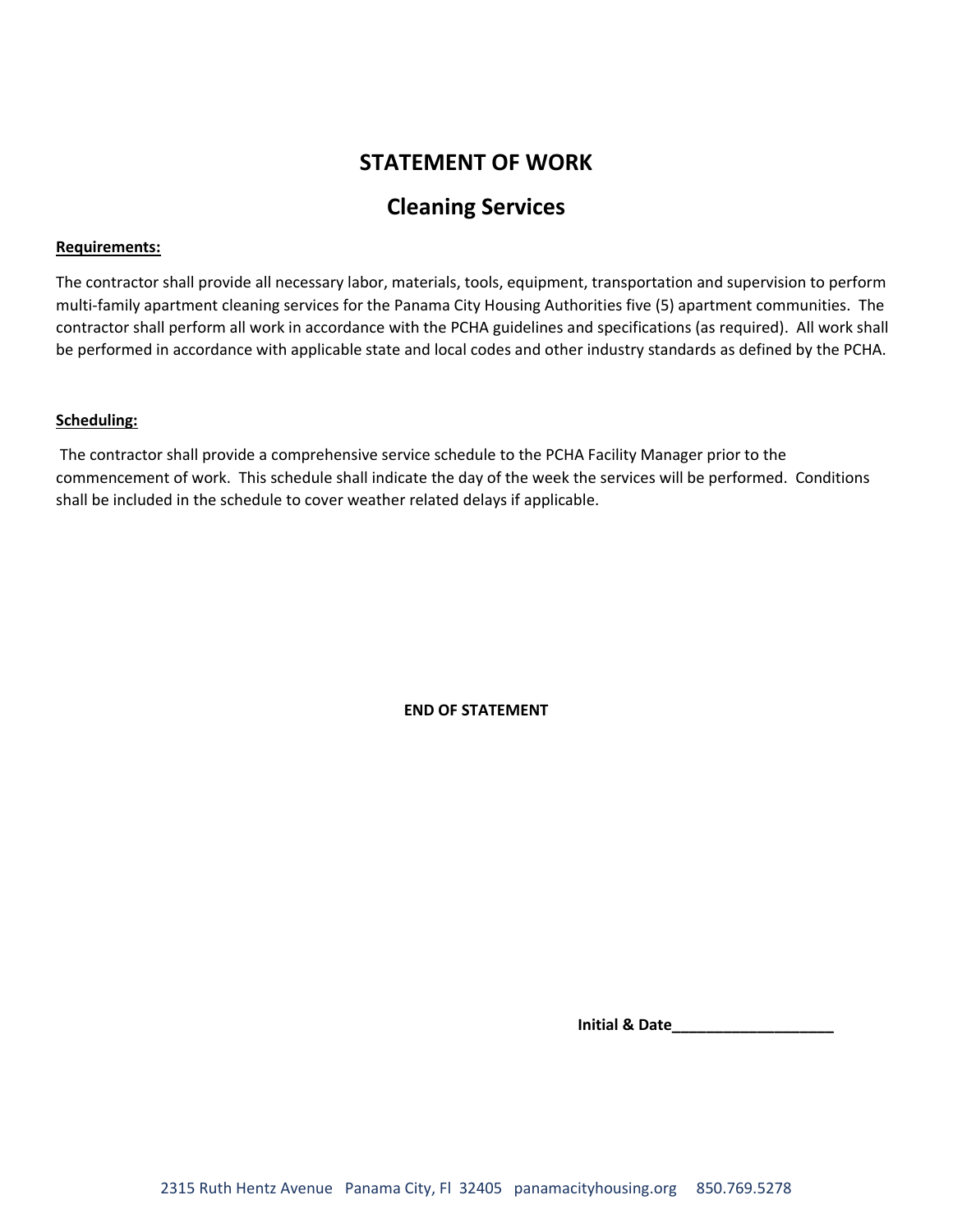# **SCOPE OF WORK**

### **General Requirements**

### **1. Workforce:**

- Contractor shall designate a qualified representative with experience in multi-family apartment cleaning services to complete work scheduled.
- The workforce is to be presentable at all times. The workforce is to be in a company uniform.
- All employees shall be competent and qualified and shall be U.S. citizens or legal residents.
- Workforce will be large enough to complete cleaning services in accordance with the PCHA guidelines.

## **2. Communication:**

- The Facility Manager will provide schedule of work, no later than 2 days prior notice.
- Panama City Housing Authority will provide an avenue of communication between residents and the contractor to schedule work in an occupied unit. The contractor shall report to and coordinate solely with the PCHA and the Facility Manager.

### **3. License & Permits:**

- Contractor shall be responsible for all applicable licenses and permits.
- Contractor vehicles shall be appropriately decaled for identification purposes.

#### **4. Noise Standards:**

- Contractors work may not start work before 8 am and shall cease work at 5 pm Monday Friday.
- Radios may be used with discretion. No music with profanity, as well as, volume of the music does not interfere with residents. Headphones are prohibited due to safety purposes.

### **5. Safety:**

- Contractor is responsible for ensuring that all safety and conduct requirements of OSHA and PCHA are met and complied with by their personnel at all times to include local, state, and federal rules and regulations that may be applicable.
- It is critical that the contractor operates all equipment in a safe manner. Contractor vehicles shall adhere to the posted speed limits and traffic regulations.
- A comprehensive safety plan must be presented to the PCHA and the Facility Manager before the commencement of work.
- The contractor employees shall wear their company uniform and PPE as required by the activity at all times in performance of their work.
- Contractor is responsible for the securing of all equipment / materials at the end of the workday.

 **Initial & Date: \_\_\_\_\_\_\_\_\_\_\_\_\_\_\_\_\_\_\_**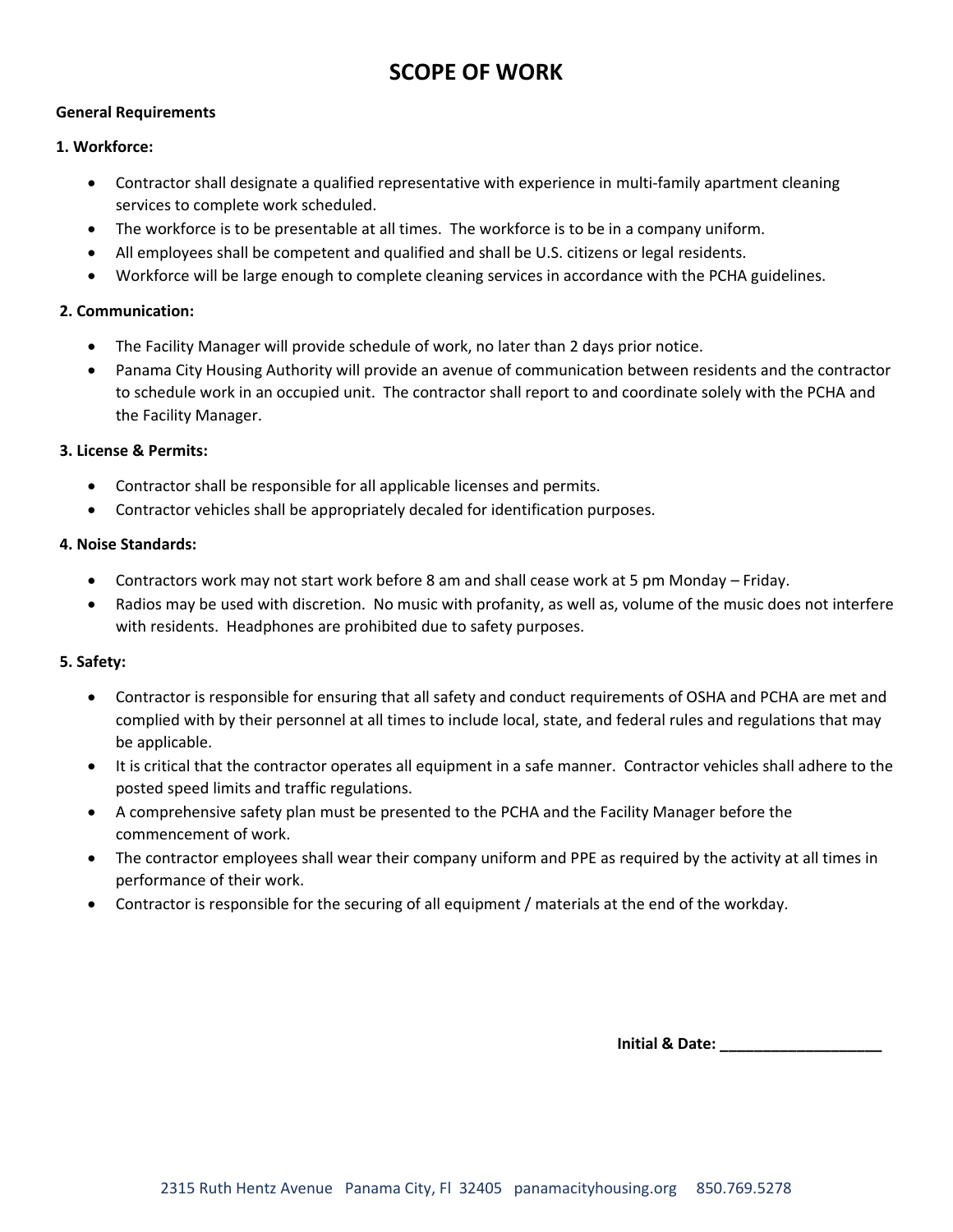- Contractor shall not leave an active work area unsecured. At no time shall equipment be left unattended. Contractors will secure the worksite at the end of the work day.
- All contractors' vehicles shall have an orange road cone placed near the rear of the vehicle when it is parked on the property. All sides of the vehicle shall be checked prior to moving the vehicle, to prevent accidents with small children. Road cones shall be provided by the contractor.

## **6. Quality Control:**

- Quality control (QC) will be done by the contractor or the Facility Manager at the end of all jobs completed.
- Areas serviced will be inspected the following day to best observe and note quality related deficiencies or omissions in the scope that can be corrected that same day.
- Contractor is responsible for the disposal of all work debris and shall clean work areas daily.
- Contractor will be responsible for insuring that the general area is free of debris or any other item or condition that may pose a hazard to either tenants in adjacent areas or contractors and employees of PCHA.
- Contractor shall visibly inspect for existing conditions and report any damages to the Facility Manager prior to the commencement of related services. (I.e. existing damage to structures, subfloor, windows, appliances, or any other damages that may be construed to be the act of the contractor.)
- Contractor is responsible for the protection of all adjacent structures, walls, doors, trim, molding or any other items that may become damaged during the course of work. The contractor will be held responsible for the cost and timely repair or replacement of such damage. It is critical that the contractor stress to their employees the importance of quickly reporting damage to their immediate supervisor.
- Trees, shrubs, flowers, or turf that are damaged or killed due to contractors operations or negligence shall be replaced at no expense to the PCHA.

## **7. Chemical Usage:**

- Contractor will supply a list of chemicals and SDS for any chemicals used to the Facility Manager and shall be verified prior to commencement of work.
- Contractor shall strictly adhere to chemical manufacturer's application, usage, and clean-up directions.
- Contractor shall take all precautions necessary to eliminate chemical misuse, personal property damage and/or damage to wildlife.
- Technicians applying chemicals will wear the proper Personal Protective Equipment (PPE) as required by the manufacturer and SDS. Contractor assumes all liability for damage and/or injury for use of these products or equipment. Contractor shall satisfy and comply with any and all regulatory agencies in the handling, application, disposal, and storage of all chemicals and/or hazardous materials.
- Cleaning contractor should take care as not to drip or spill bleach containing cleaners on vinyl and carpeted floorings.
- Contractor shall be responsible for any damages incurred by improper use or application of all chemicals or substances used on the premises.

**Initial and Date:**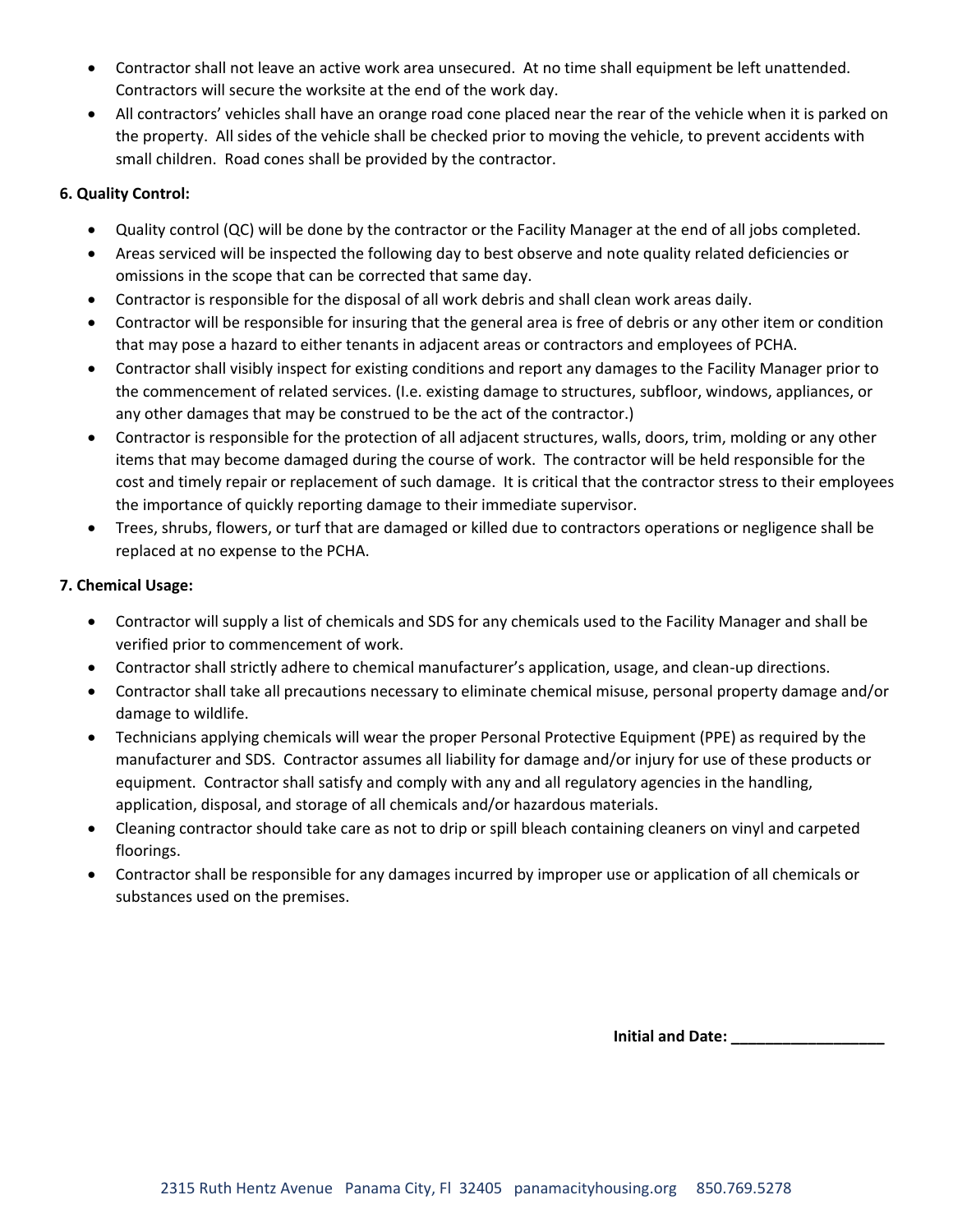### **8. Hazardous Material:**

- At no time shall the contractor leave any hazardous material containers on the property unattended. They shall be kept in the contractor's vehicle(s) locked as to a resident or child cannot obtain access to them.
- Contractors must have spill containment devices on hand to contain any spilled chemicals if a spill occurs. If a spill occurs, that contractor must immediately contact the Facility Manager.
- Any hazardous waste that is generated by the contractor shall be removed from the property by the end of the business day. Such hazardous waste shall be stored in an authorized hazardous materials container until the end of the business day.

### **Basic Cleaning Services**

### **1. Cleaning Services – Multi-family apartments**

- Prior to cleaning an unfamiliar unit or cleaning a unit for the first time, an initial meeting should be set up with the Facility Manager and the cleaning contractors to understand specific cleaning requirements that may require special care instructions (I.E.: countertops, stainless steel appliances, refinished or painted surfaces, fiberglass, bathroom fixtures, non-wax floors).
- Below are the areas/items required to be cleaned. The definition of "clean", meaning that surfaces or items cleaned will be free of streaks, drips, smears, finger marks, water deposits, grease, food, dirt, dust, lint, bugs, webs, trash, and cleaner residue.
- In all Rooms Items to be cleaned:
	- Clean all doors, door hardware and dust above all door trim
	- Clean all switch plates and outlet covers (if not being replaced).
	- Clean all light fixtures inside and out.
	- Clean all windows and window sills inside and out.
	- Clean baseboards and walls (if needed).
	- Clean and polish any sinks and faucets.
	- Clean any debris, dust, or dirt from all cabinets and drawers.
	- Clean all countertops.
	- Clean all toilets inside and out.
	- Clean all mirrors and medicine cabinets.
	- Clean all shower walls and bath tubs.
	- Clean all towel racks.
	- Vacuum carpet/ Mop floor/ Strip & Wax floors as applicable, unless specified on a separate scope of work.
- Stove/Range/Oven/Hood:
	- Pull out stove and clean sides, back, and under the stove.
	- Pull all knobs off and clean knobs and behind knobs.
	- Remove all drip pans and clean.
	- Flip top of range up and clean under top and burners.
	- Clean interior surfaces, broiler pan, oven racks, light covers, door, seal, handle and hinge area.
	- Pull and clean inside storage drawer, handle and tracks.
	- Clean hood, including fan, filter area, fan blade, and light cover.

**Initial and Date: \_\_\_\_\_\_\_\_\_\_\_\_\_\_\_\_**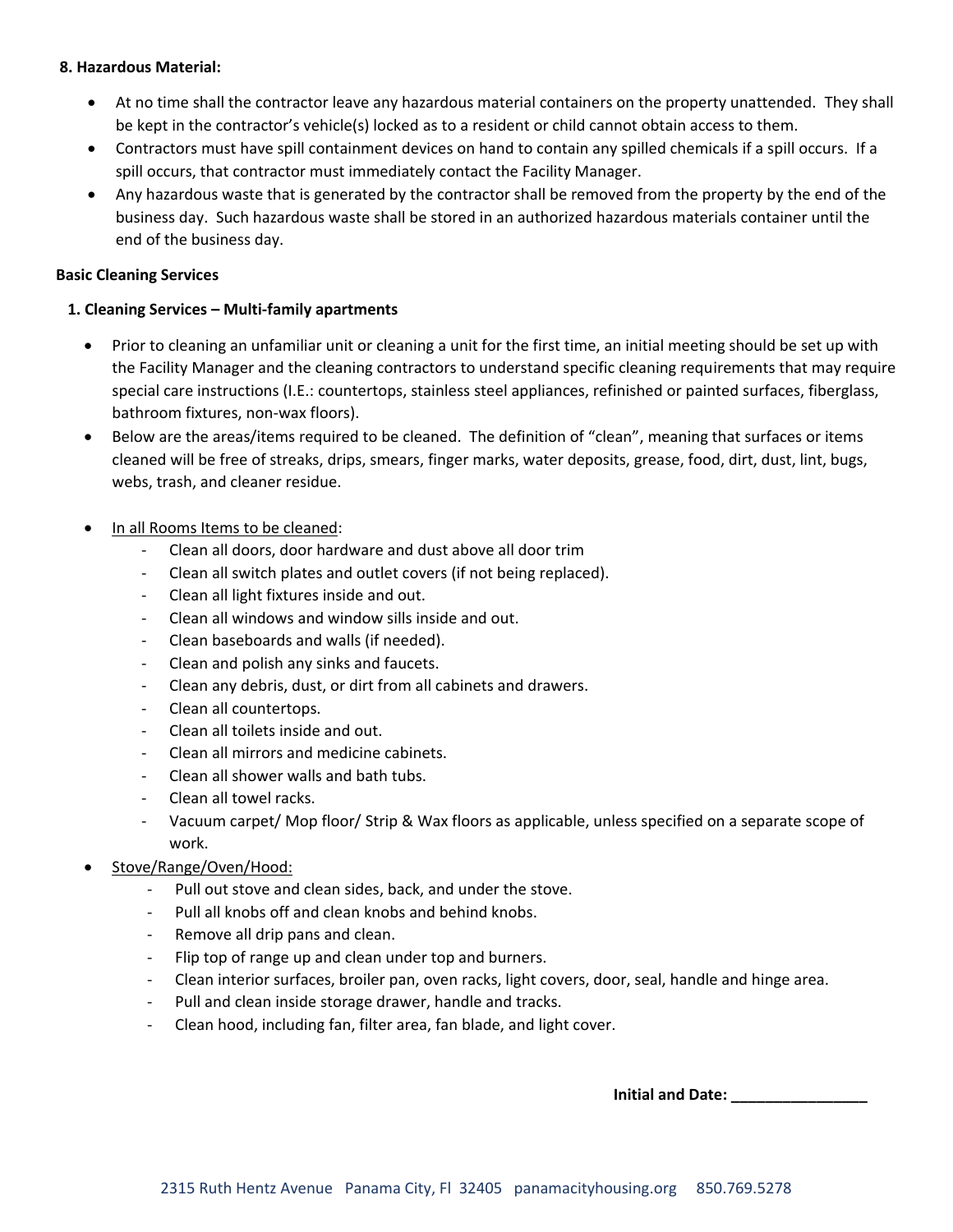- Refrigerators/ Freezers:
	- Pull out and clean the sides, back, and under the refrigerator.
	- Remove and clean all drawers, shelves racks, separators, and light covers.
	- Clean all interior surfaces: doors, seals, and hinges.
	- Remove and clean bottom kick plate or vent.
- **Exterior Areas:** 
	- Clean all receptacles and switch plates.
	- Clean all entry doors, hinges, knobs, and thresholds.
	- Front and back porch railings.
	- Cleaning vinyl fence panels.
	- Spray off all walls and porches.

**END OF SCOPE**

**Initial & Date: \_\_\_\_\_\_\_\_\_\_\_\_\_\_\_\_\_**